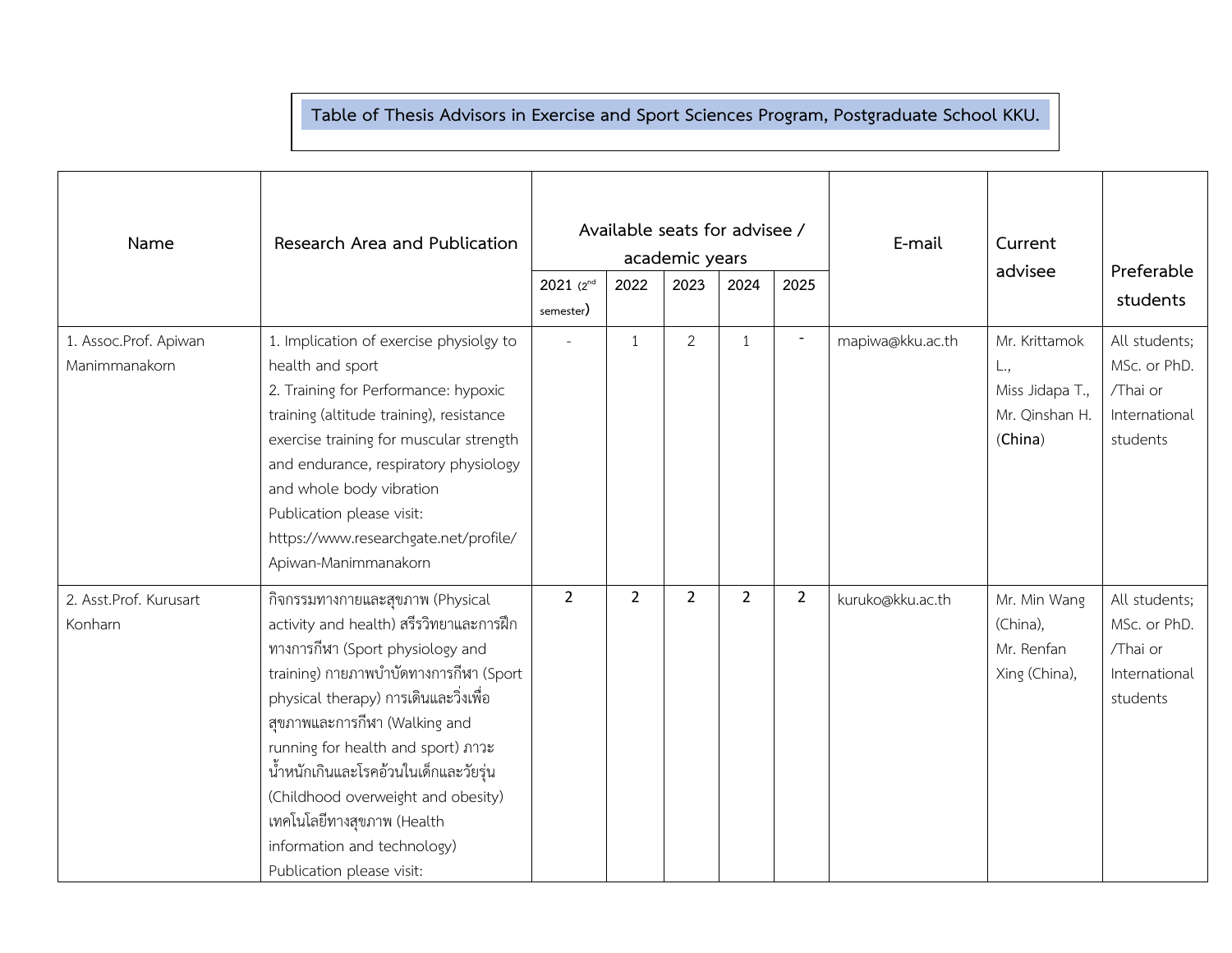| Name                                 | Research Area and Publication                                                                                                                                                                                                                                                                                                                                                                                                                                                      | $2021(2^{nd}$ | Available seats for advisee /<br>2022 | academic years<br>2023 | 2024 | 2025                     | E-mail<br>Current<br>advisee |                                                                                                   | Preferable<br>students                                                 |
|--------------------------------------|------------------------------------------------------------------------------------------------------------------------------------------------------------------------------------------------------------------------------------------------------------------------------------------------------------------------------------------------------------------------------------------------------------------------------------------------------------------------------------|---------------|---------------------------------------|------------------------|------|--------------------------|------------------------------|---------------------------------------------------------------------------------------------------|------------------------------------------------------------------------|
|                                      | https://pubmed.ncbi.nlm.nih.gov/?ter<br>m=kurusart+konharn                                                                                                                                                                                                                                                                                                                                                                                                                         | semester)     |                                       |                        |      |                          |                              |                                                                                                   |                                                                        |
| 3. Assist.Prof.Ashira<br>Hiruntrakul | Sports Training, Sports Rehabilitation<br>1. Effect of Volleyball Training<br>Program to Improve Reaction<br>Time.<br>2. The Comparison of Muscles<br>Stretching and Ice Massage<br>on Lactic Acid Levels in Half<br>Time Interval Football Match.<br>Effects of Flexi bar Training<br>3.<br>Model to Blood Biochemistry<br>in Overweight Adults<br>Do Lipid Profiles, Body Composition,<br>and Physical Fitness Improve after a<br>FIFA 11+ Training Program from Obese<br>Women? | 5             | 3                                     | $\overline{3}$         |      | $\overline{\phantom{a}}$ | hashir@kku.ac.th             | Mr.Kitipong P.,<br>Mr.Charee J.,<br>Mr.Sastrawit<br>W.,<br>Mr.Tanapol K.,<br>Miss<br>Mancharee P. | All students;<br>MSc. or PhD.<br>/Thai or<br>International<br>students |
| 4. Asst.Prof. Prapapimon<br>Pariwat  | - Exercise physiology<br>- Water and electrolyte balance in<br>sports and exercise<br>- Food supplementation, Herb and<br>nutrition in health, and sports.                                                                                                                                                                                                                                                                                                                         | 2             | 2                                     | 2                      | 2    | 2                        | prapapr@kku.ac.th            | Mr. Arthit P.                                                                                     | All students;<br>MSc. or PhD.<br>/Thai or<br>International<br>students |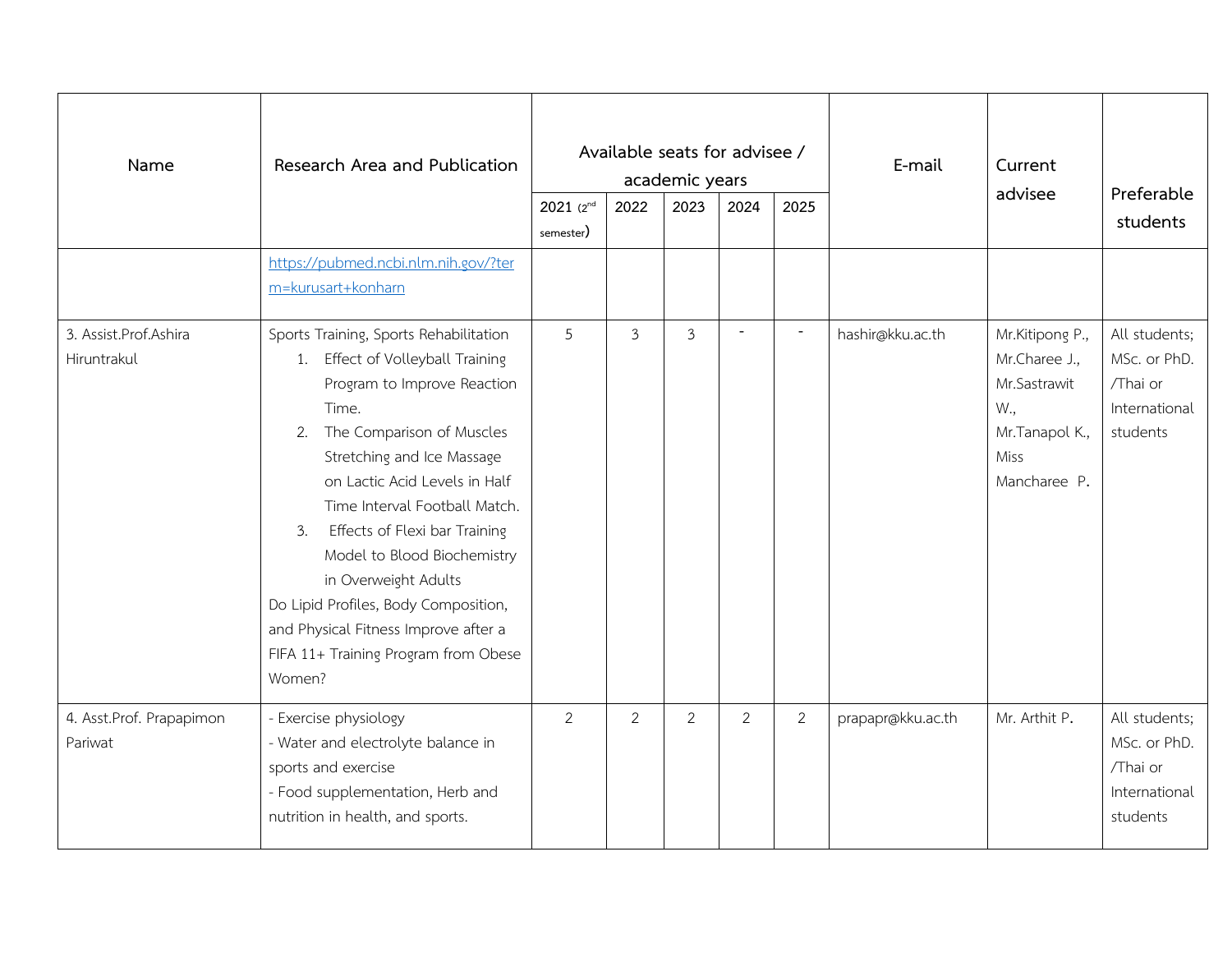| Name                                     | Research Area and Publication                                                                                                                                              | $2021(2^{nd}$<br>semester) | Available seats for advisee /<br>2022 | academic years<br>2023 | 2024           | 2025                     | E-mail                   | Current<br>advisee                                      | Preferable<br>students                                                 |
|------------------------------------------|----------------------------------------------------------------------------------------------------------------------------------------------------------------------------|----------------------------|---------------------------------------|------------------------|----------------|--------------------------|--------------------------|---------------------------------------------------------|------------------------------------------------------------------------|
| 5.Asst.Raoyrin<br>Chanavirut             | Validity of the respiratory muscle<br>training device prototype from<br>waste material.                                                                                    |                            | $\mathbf{1}$                          | $\overline{a}$         |                | $\overline{\phantom{a}}$ | raocha@kku.ac.th         |                                                         | MSc./<br>Thai<br>student                                               |
| 6. Prof. Benjamas Prathanee              | 1. Breathing exercise/ respiratory<br>strengthening and endurance<br>2. Voice exercise<br>3. Speech with people with cleft<br>palate                                       | $\sim$                     | $\mathbf{1}$                          | $\mathbf{1}$           |                | $\sim$                   | bprathanee@gmail.co<br>m | Ms. Sasalak<br>Ms. Sumita<br>Ms. Nanthiya<br>Ms. Nalini | All students;<br>MSc. or PhD.<br>/Thai or<br>International<br>students |
| 7. Dr. Yupaporn Kanpetta                 | Sports Nutrition and Physiology of<br>exercise                                                                                                                             | 1                          | $\mathbf{1}$                          | 1                      | 1              | $\mathbf{1}$             | yupaka@kku.ac.th         | Mr. Charee J.,<br>Miss. Arisa S.,                       | MSc. Or PhD.<br>Thai<br>students                                       |
| 8. Dr. Sirisuda Phonthee                 | 1. Balance training<br>2. Muscular strength and endurance<br>exercise<br>3. Exercise in elderly and movement<br>disorder                                                   |                            | $\mathbf{1}$                          | $\mathbf{1}$           | $\overline{1}$ | $\mathbf{1}$             | sirisupho@kku.ac.th      |                                                         | Thai<br>students                                                       |
| 9 Asst. Prof. Dr. Rojapon<br>Buranarugsa | 1. Strength training for health and<br>sport performance in youth 2. Exercise<br>for health 3. Measurement in physical<br>fitness and sport performance 4.<br>Youth sports |                            | $\sim$                                | 1                      | 1              | $\mathbf{1}$             | rojapon@kku.ac.th        | Mr. Niu Yantao<br>Mr. Thanawit<br>S.                    | All students;<br>MSc. or PhD.<br>/Thai or<br>International<br>students |